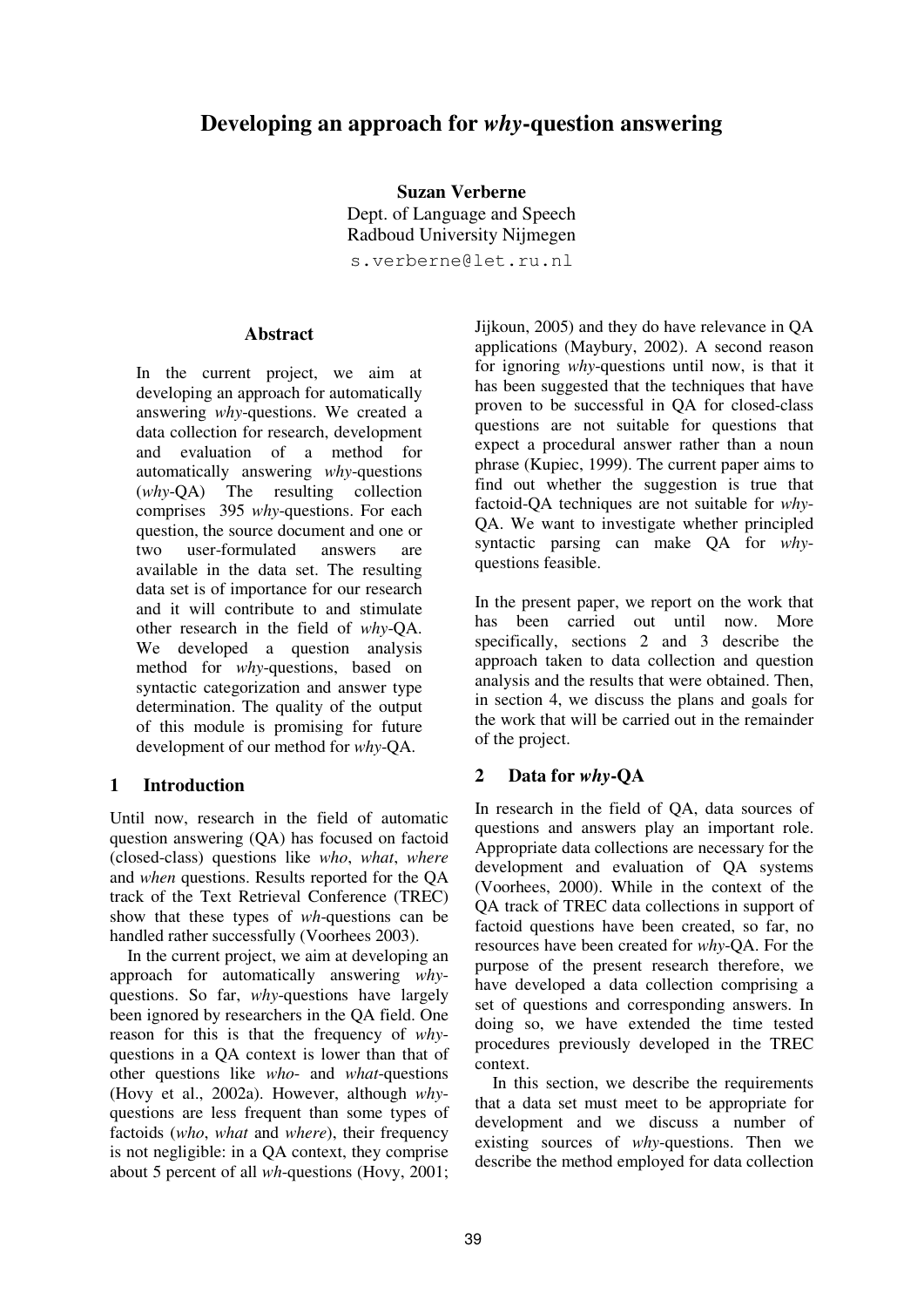and the main characteristics of the resulting data set.

The first requirement for an appropriate data set concerns the nature of the questions. In the context of the current research, a *why*-question is defined as an interrogative sentence in which the interrogative adverb *why* (or one of its synonyms) occurs in (near) initial position. We consider the subset of *why*-questions that could be posed in a QA context and for which the answer is known to be present in the related document set. This means that the data set should only comprise *why-*questions for which the answer can be found in a fixed collection of documents. Secondly, the data set should not only contain questions, but also the corresponding answers and source documents. The answer to a *why*-question is a clause or sentence (or a small number of coherent sentences) that answers the question without giving supplementary context. The answer is not literally present in the source document, but can be deduced from it. For example, a possible answer to the question *Why are 4300 additional teachers required?*, based on the source snippet *The school population is due to rise by 74,000, which would require recruitment of an additional 4,300 teachers*, is *Because the school population is due to rise by a further 74,000.*

Finally, the size of the data set should be large enough to cover all relevant variation that occur in *why*-questions in a QA context.

There are a number of existing sources of *why*-questions that we may consider for use in our research. However, for various reasons, none of these appear suitable.

*Why*-questions from corpora like the British National Corpus (BNC, 2002), in which questions typically occur in spoken dialogues, are not suitable because the answers are not structurally available with the questions, or they are not extractable from a document that has been linked to the question. The same holds for the data collected for the Webclopedia project (Hovy et al., 2002a), in which neither the answers nor the source documents were included. One could also consider questions and answers from frequently asked questions (FAQ) pages, like the large data set collected by Valentin Jijkoun (Jijkoun, 2005). However, in FAQ lists, there is no clear distinction between the answer itself (a clause that answers the question) and the source document that contains the answer.

The questions in the test collections from the TREC-QA track do contain links to the possible answers and the corresponding source documents. However, these collections contain too few *why*-questions to qualify as a data set that is appropriate for developing *why-*QA.

Given the lack of available data that match our requirements, a new data set for QA research into *why*-questions had to be compiled. In order to meet the given requirements, it would be best to collect questions posed in an operational QA environment, like the compilers of the TREC-QA test collections did: they extracted factoid and definition questions from search logs donated by Microsoft and AOL (TREC, 2003). Since we do not have access to comparable sources, it was decided to revert to the procedure used in earlier TRECs, and imitate a QA environment in an elicitation experiment. We extended the conventional procedure by collecting user-formulated answers in order to investigate the range of possible answers to each question. We also added paraphrases of collected questions in order to extend the syntactic and lexical variation in the data collection.

In the elicitation experiment, ten native speakers of English were asked to read five texts from Reuters' *Textline Global News* (1989) and five texts from *The Guardian on CD-ROM* (1992). The texts were around 500 words each. The experiment was conducted over the Internet, using a web form and some CGI scripts. In order to have good control over the experiment, we registered all participants and gave them a code for logging in on the web site. Every time a participant logged in, the first upcoming text that he or she did not yet finish was presented. The participant was asked to formulate one to six *why*-questions for this text, and to formulate an answer to each of these questions. The participants were explicitly told that it was essential that the answers to their questions could be found in the text. After submitting the form, the participant was presented the questions posed by one of the other participants and he or she was asked to formulate an answer to these questions too. The collected data was saved in text format, grouped per participant and per source document, so that the source information is available for each question. The answers have been linked to the questions.

In this experiment, 395 questions and 769 corresponding answers were collected. The number of answers would have been twice the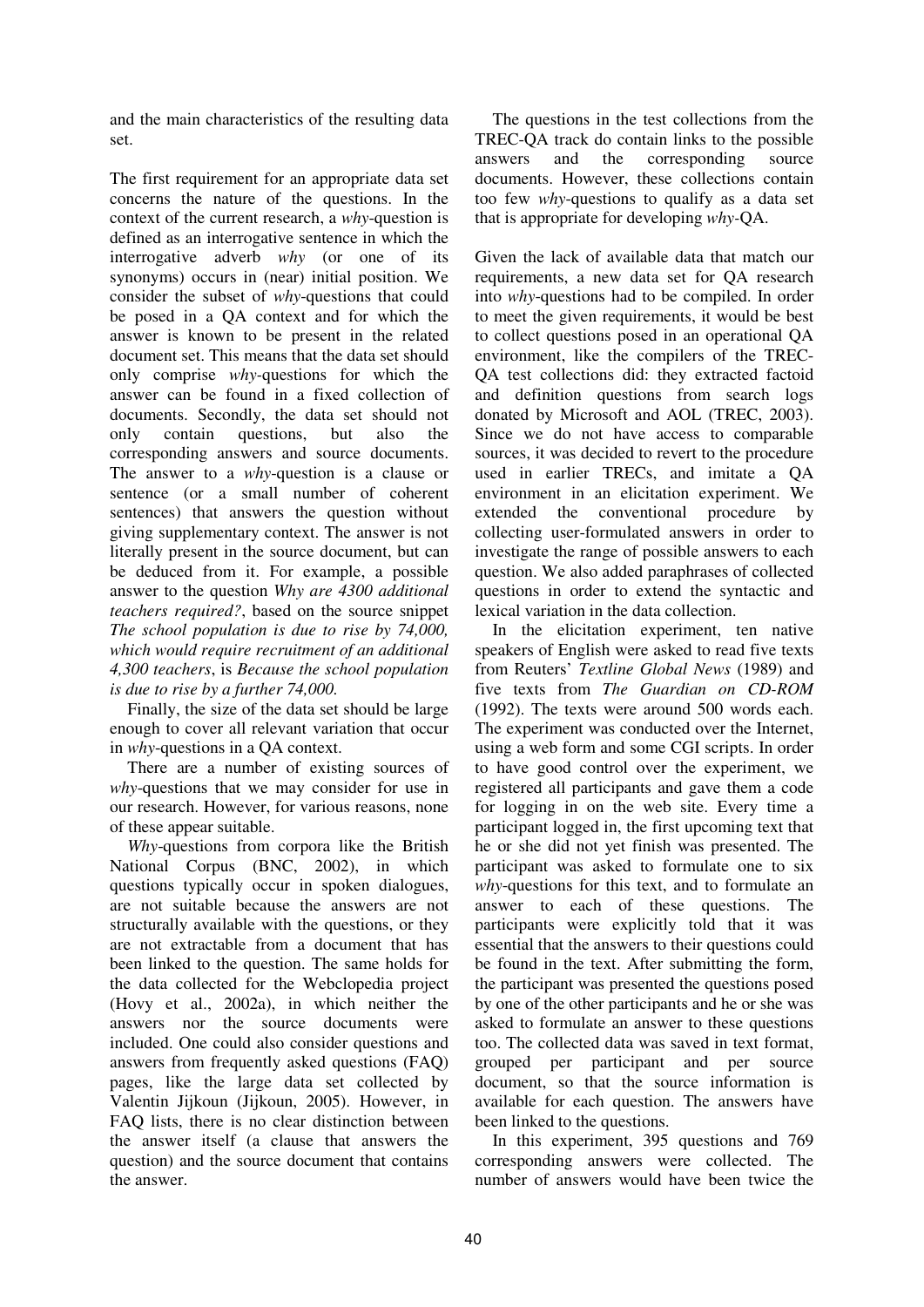number of questions if all participants would have been able to answer all questions that were posed by another participant. However, for 21 questions (5.3%), the second participant was not able to answer the first participant's question. Note that not every question in the elicitation data set has a unique topic<sup>1</sup>: on average, 38 questions were formulated per text, covering around twenty topics per text.

The collected questions have been formulated by people who had constant access to the source text. As a result of that, the chosen formulations often resemble the original text, both in the use of vocabulary and sentence structure. In order to expand the dataset, a second elicitation experiment was set up, in which five participants from the first experiment were asked to paraphrase some of the original *why*-questions. The 166 unique questions were randomly selected from the original data set. The participants formulated 211 paraphrases in total for these questions. This means that some questions have more than one paraphrase. The paraphrases were saved in a text file that includes the corresponding original questions and the corresponding source documents.

We studied the types of variation that occur among questions covering the same topic. First, we collected the types of variation that occur in the original data set and then we compared these to the variation types that occur in the set of paraphrases.

In the original data set, the following types of variation occur between different questions on the same topic:

Lexical variation, e.g.

for the second year running vs. again;

Verb tense variation, e.g.

```
have risen vs. have been rising;
Optional constituents variation, e.g.
   class sizes vs. class sizes in
```
England and Wales; Sentence structure variation, e.g.

would require recruitment vs. need to be recruited

In the set of paraphrases, the same types of variation occur, but as expected the differences between the paraphrases and the source

sentences are slightly bigger than the differences between the original questions and the source sentences. We measured the lexical overlap between the questions and the source texts as the number of content words that are in both the question and the source text. The average relative lexical overlap (the number of overlapping words divided by the total number of words in the question) between original questions and source text is 0.35; the average relative lexical overlap between paraphrases and source text is 0.31.

The size of the resulting collection (395 original questions, 769 answers, and 211 paraphrases of questions) is large enough to initiate serious research into the development of *why*-QA.

Our collection meets the requirements that were formulated with regard to the nature of the questions and the presence of the answers and source documents for every question.

## **3 Question analysis for** *why***-QA**

The goal of question analysis is to create a representation of the user's information need. The result of question analysis is a query that contains all information about the answer that can be extracted from the question. So far, no question analysis procedures have been created for *why*-QA specifically. Therefore, we have developed an approach for proper analysis of *why*-questions. Our approach is based on existing methods of analysis of factoid questions. This will allow us to verify whether methods used in handling factoid questions are suitable for use with procedural questions. In this section, we describe the components of successful methods for the analysis of factoid questions. Then we present the method that we used for the analysis of *why*-questions and indicate the quality of our method.

The first (and most simple) component in current methods for question analysis is keyword extraction. Lexical items in the question give information on the topic of the user's information need. In keyword selection, several different approaches may be followed. Moldovan et al. (2000), for instance, select as keywords all named entities that were recognized as proper nouns. In almost all approaches to keyword extraction, syntax plays a role. Shallow parsing is used for extracting noun phrases, which are considered to be relevant key phrases in the retrieval step. Based on the query's keywords,

<sup>&</sup>lt;sup>1</sup> The topic of a *why*-question is the proposition that is questioned. A *why*-question has the form 'WHY P', in which P is the topic.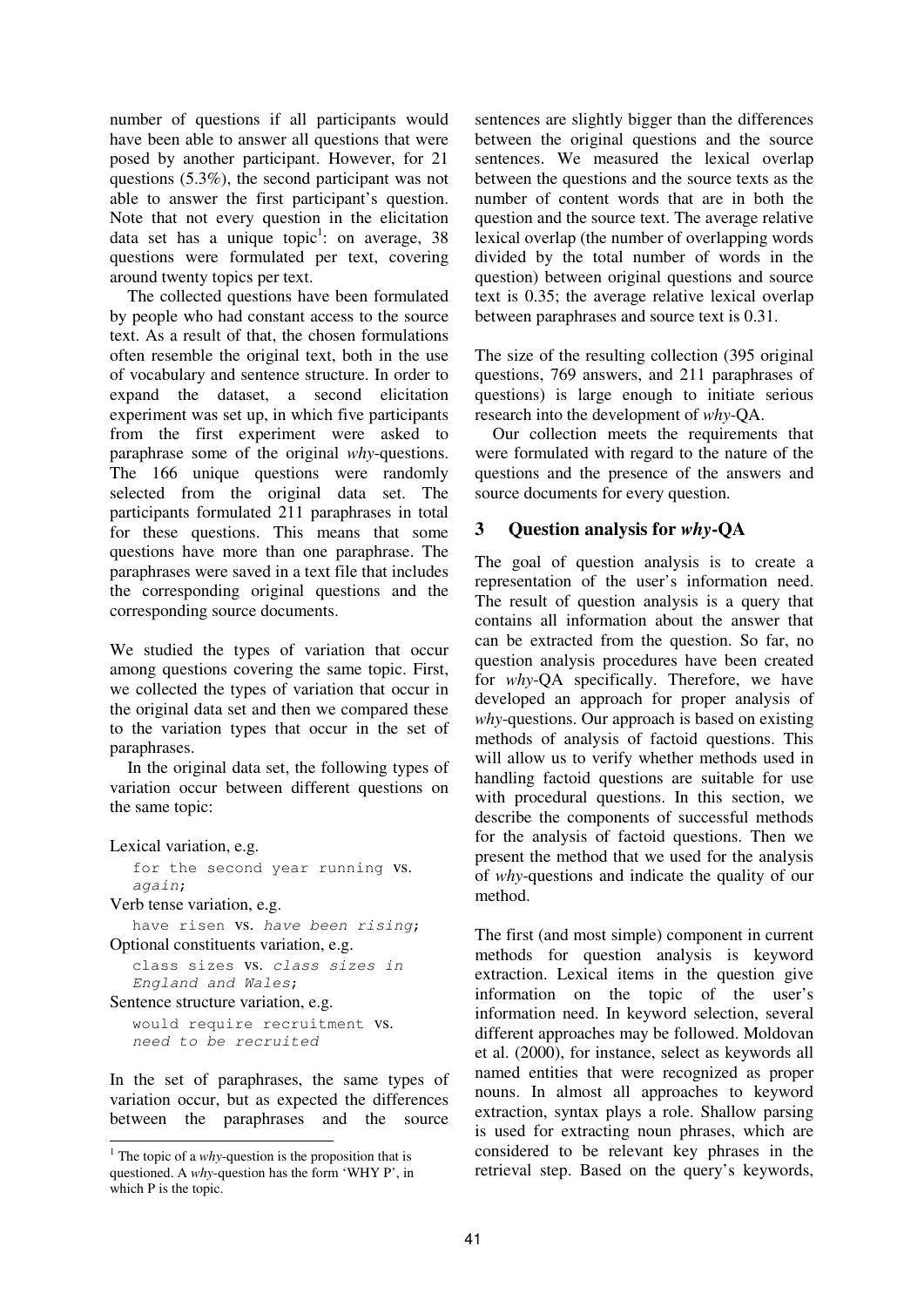one or more documents or paragraphs can be retrieved that may possibly contain the answer.

A second, very important, component in question analysis is determination of the question's semantic answer type. The answer type of a question defines the type of answer that the system should look for. Often-cited work on question analysis has been done by Moldovan et al. (1999, 2000), Hovy et al. (2001), and Ferret et al. (2002). They all describe question analysis methods that classify questions with respect to their answer type. In their systems for factoid-QA, the answer type is generally deduced directly from the question word (*who*, *when*, *where*, etc.): *who* leads to the answer type *person*; *where* leads to the answer type *place*, etc. This information helps the system in the search for candidate answers to the question. Hovy et al. find that, of the question analysis components used by their system, the determination of the semantic answer type makes by far the largest contribution to the performance of the entire QA system.

For determining the answer type, syntactic analysis may play a role. When implementing a syntactic analysis module in a working QA system, the analysis has to be performed fully automatically. This may lead to concessions with regard to either the degree of detail or the quality of the analysis. Ferret et al. implement a syntactic analysis component based on shallow parsing. Their syntactic analysis module yields a syntactic category for each input question. In their system, a syntactic category is a specific syntactic pattern, such as 'WhatDoNP' (e.g. *What does a defibrillator do?*) or 'WhenBePNborn' (e.g. *When was Rosa Park born?*). They define 80 syntactic categories like these. Each input question is parsed by a shallow parser and hand-written rules are applied for determining the syntactic category. Ferret et al. find that the syntactic pattern helps in determining the semantic answer type (e.g. *company*, *person*, *date*). They unfortunately do not describe how they created the mapping between syntactic categories and answer types.

As explained above, determination of the semantic answer type is the most important task of existing question analysis methods. Therefore, the goal of our question analysis method is to predict the answer type of *why*-questions.

In the work of Moldovan et al. (2000), all *why*-questions share the single answer type *reason*. However, we believe that it is necessary to split this answer type into sub-types, because a more specific answer type helps the system select potential answer sentences or paragraphs. The idea behind this is that every sub-type has its own lexical and syntactic cues in a source text.

Based on the classification of adverbial clauses by Quirk (1985:15.45), we distinguish the following sub-types of *reason*: *cause*, *motivation*, *circumstance* (which combines reason with conditionality), and *purpose*.

Below, an example of each of these answer types is given.

Cause:

The flowers got dry because it hadn't rained in a month. Motivation: I water the flowers because I don't like to see them dry. Circumstance: Seeing that it is only three, we should be able to finish this today. Purpose:

People have eyebrows to prevent sweat running into their eyes.

The *why*-questions that correspond to the reason clauses above are respectively *Why did the flowers get dry?*, *Why do you water the flowers?*, *Why should we be able to finish this today?*, and *Why do people have eyebrows?*. It is not always possible to assign one of the four answer subtypes to a *why*-question. We will come back to this later.

Often, the question gives information on the expected answer type. For example, compare the two questions below:

```
Why did McDonald's write Mr.
Bocuse a letter?
Why have class sizes risen?
```
Someone asking the former question expects as an answer McDonald's *motivation* for writing a letter, whereas someone asking the latter question expects the *cause* for rising class sizes as answer.

The corresponding answer paragraphs do indeed contain the equivalent answer sub-types:

McDonald's has acknowledged that a serious mistake was made. "We have written to apologise and we hope to reach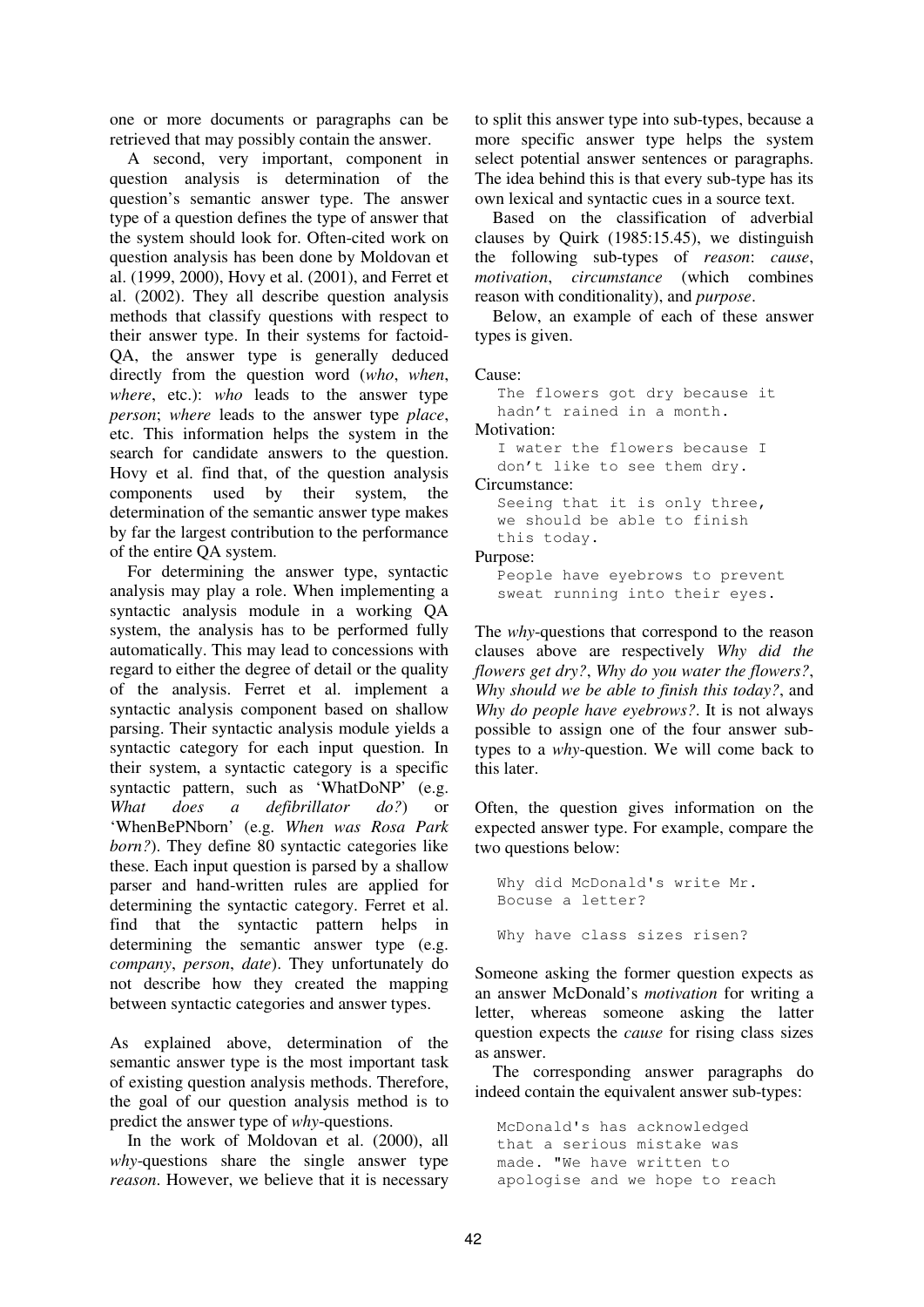a settlement with Mr. Bocuse this week," said Marie-Pierre Lahaye, a spokeswoman for McDonald's France, which operates 193 restaurants.

Class sizes in schools in England and Wales have risen for the second year running, according to figures released today by the Council of Local Education Authorities. The figures indicate that although the number of pupils in schools has risen in the last year by more than 46,000, the number of teachers fell by 3,600.

We aim at creating a question analysis module that is able to predict the expected answer type of an input question. In the analysis of factoid questions, the question word often gives the needed information on the expected answer type. In case of *why*, the question word does not give information on the answer type since all *why*questions have *why* as question word. This means that other information from the question is needed for determining the answer sub-type.

We decided to use Ferret's approach, in which syntactic categorization helps in determining the expected answer type. In our question analysis module, the TOSCA (TOols for Syntactic Corpus Analysis) system (Oostdijk, 1996) is explored for syntactic analysis. TOSCA's syntactic parser takes a sequence of unambiguously tagged words and assigns function and category information to all constituents in the sentence. The parser yields one or more possible output trees for (almost) all input sentences. For the purpose of evaluating the maximum contribution to a classification method that can be obtained from a principled syntactic analysis, the most plausible parse tree from the parser's output is selected manually.

For the next step of question analysis, we created a set of hand-written rules, which are applied to the parse tree in order to choose the question's syntactic category. We defined six syntactic categories for this purpose:

Action questions, e.g. Why did McDonald's write Mr. Bocuse a letter? Process questions, e.g. Why has Dixville grown famous since 1964?

Intensive complementation questions, e.g. Why is Microsoft Windows a success?

Monotransitive *have* questions, e.g. Why did compilers of the OED have an easier time?

Existential *there* questions, e.g. Why is there a debate about class sizes?

Declarative layer questions, e.g. Why does McDonald's spokeswoman think the mistake was made?

The choice for these categories is based the information that is available from the parser, and the information that is needed for determining the answer type.

For some categories, the question analysis module only needs fairly simple cues for choosing a category. For example, a main verb with the feature *intens* leads to the category 'intensive complementation question' and the presence of the word *there* with the syntactic category *EXT* leads to the category 'existential *there* question'. For deciding on declarative layer questions, action questions and process questions, complementary lexical-semantic information is needed. In order to decide whether the question contains a declarative layer, the module checks whether the main verb is in a list that corresponds to the union of the verb classes *say* and *declare* from Verbnet (Kipper et al., 2000), and whether it has a clausal object. The distinction between action and process questions is made by looking up the main verb in a list of process verbs. This list contains the 529 verbs from the causative/inchoative alternation class (verbs like *melt* and *grow*) from the Levin verb index (Levin, 1993); in an intransitive context, these verbs are process verbs.

We have not yet developed an approach for passive questions.

Based on the syntactic category, the question analysis module tries to determine the answer type. Some of the syntactic categories lead directly to an answer type. All process questions with non-agentive subjects get the expected answer type *cause*. All action questions with agentive subjects get the answer type *motivation*. We extracted information on agentive and nonagentive nouns from WordNet: all nouns that are in the lexicographer file noun.person were selected as agentive.

Other syntactic categories need further analysis. Questions with a declarative layer, for example,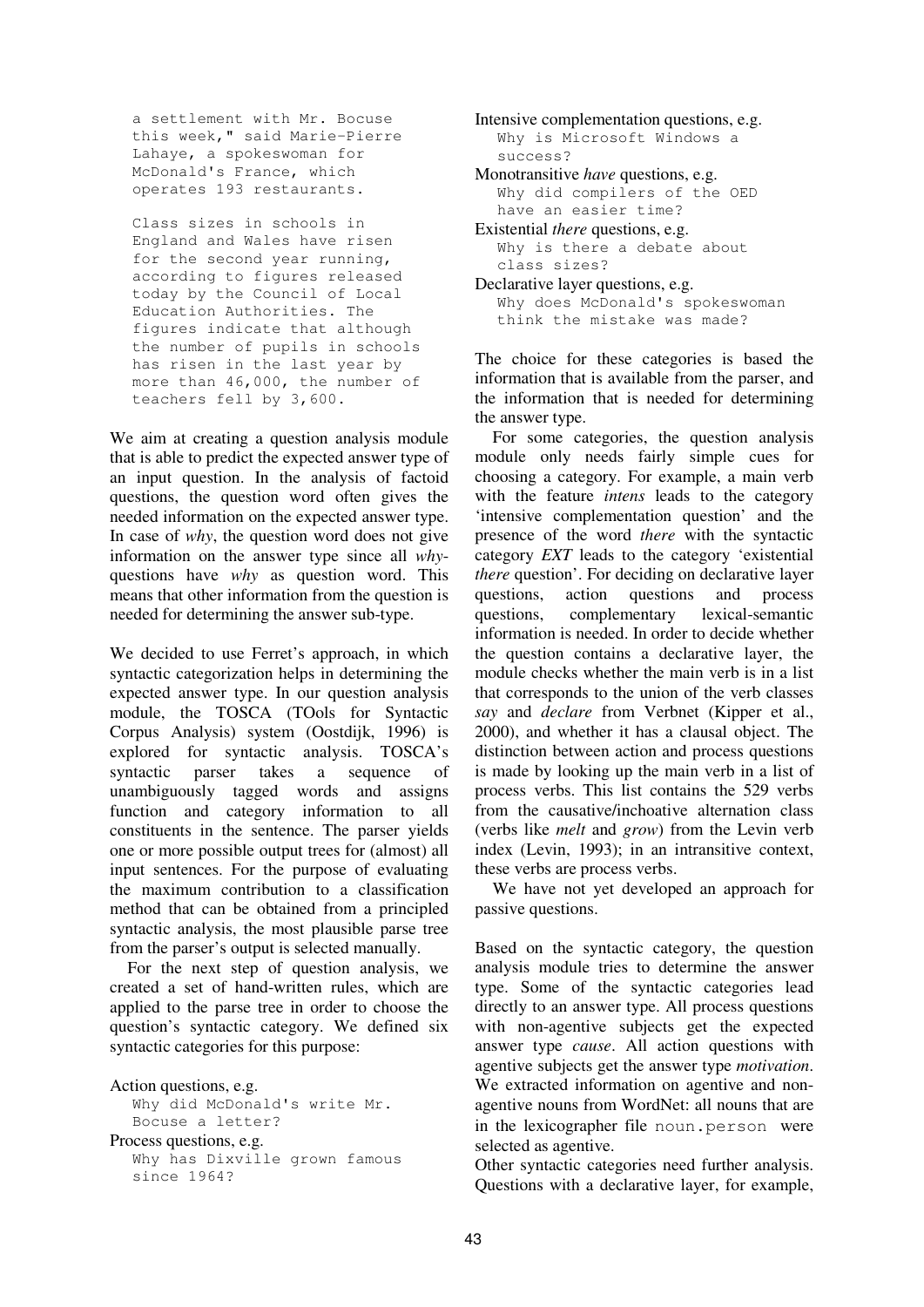are ambiguous. The question *Why did they say that migration occurs?* can be interpreted in two ways: *Why did they say it?* or *Why does migration occur?*. Before deciding on the answer type, our question analysis module tries to find out which of these two questions is supposed to be answered. In other words: the module decides which of the clauses has the question focus. This decision is made on the basis of the semantics of the declarative verb. If the declarative is a factive verb – a verb that presupposes the truth of its complements – like *know*, the module decides that the main clause has the focus. The question consequently gets the answer type *motivation*. In case of a non-factive verb like *think*, the focus is expected to be on the subordinate clause. In order to predict the answer type of the question, the subordinate clause is then treated the same way as the complete question was. For example, consider the question *Why do the school councils believe that class sizes will grow even more?*. Since the declarative (*believe*) is non-factive, the question analysis module determines the answer type for the subordinate clause (*class sizes will grow even more*), which is *cause*, and assigns it to the question as a whole.

Special attention is also paid to questions with a modal auxiliary. Modal auxiliaries like *can* and *should*, have an influence on the answer type. For example, consider the questions below, in which the only difference is the presence or absence of the modal auxiliary *can*:

```
Why did McDonalds not use
actors to portray chefs in
amusing situations?
Why can McDonalds not use
actors to portray chefs in
amusing situations?
```
The former question expects a motivation as answer, whereas the latter question expects a cause. We implemented this difference in our question analysis module: CAN (can, could) and HAVE TO (have to, has to, had to) lead to the answer type *cause*. Furthermore, the modal auxiliary SHALL (shall, should) changes the expected answer type to *motivation*.

When choosing an answer type, our question analysis module follows a conservative policy: in case of doubt, no answer type is assigned.

We did not yet perform a complete evaluation of our question analysis module. For proper evaluation of the module, we need a reference set of questions and answers that is different from the data set that we collected for development of our system. Moreover, for evaluating the relevance of our question analysis module for answer retrieval, further development of our approach is needed.

However, to have a general idea of the performance of our method for answer type determination, we compared the output of the module to manual classifications. We performed these reference classifications ourselves.

First, we manually classified 130 *why*questions from our development set with respect to their syntactic category. Evaluation of the syntactic categorization is straightforward: 95 percent of *why*-questions got assigned the correct syntactic category using 'perfect' parse trees. The erroneous classifications were due to differences in the definitions of the specific verb types. For example, *argue* is not in the list of declarative verbs, as a result of which a question with *argue* as main verb is classified as action question instead of declarative layer question. Also, *die* and *cause* are not in the list of process verbs, so questions with either of these verbs as main verb are labeled as action questions instead of process questions.

Secondly, we performed a manual classification into the four answer sub-types (*cause*, *motivation*, *circumstance* and *purpose*). For this classification, we used the same set of 130 questions as we did for the syntactic categorization, combined with the corresponding answers. Again, we performed this classification ourselves.

During the manual classification, we assigned the answer type *cause* to 23.3 percent of the questions and *motivation* to 40.3 percent. We were not able to assign an answer sub-type to the remaining pairs (36.4 percent). These questions are in the broader class *reason* and not in one of the specific sub-classes None of the questionanswer pairs was classified as *circumstance* or *purpose*. Descriptions of purpose are very rare in news texts because of their generic character (e.g. *People have eyebrows to prevent sweat running into their eyes*). The answer type *circumstance*, defined by Quirk (cf. section 15.45) as a combination of reason with conditionality, is also rare as well as difficult to recognize.

For evaluation of the question analysis module, we mainly considered the questions that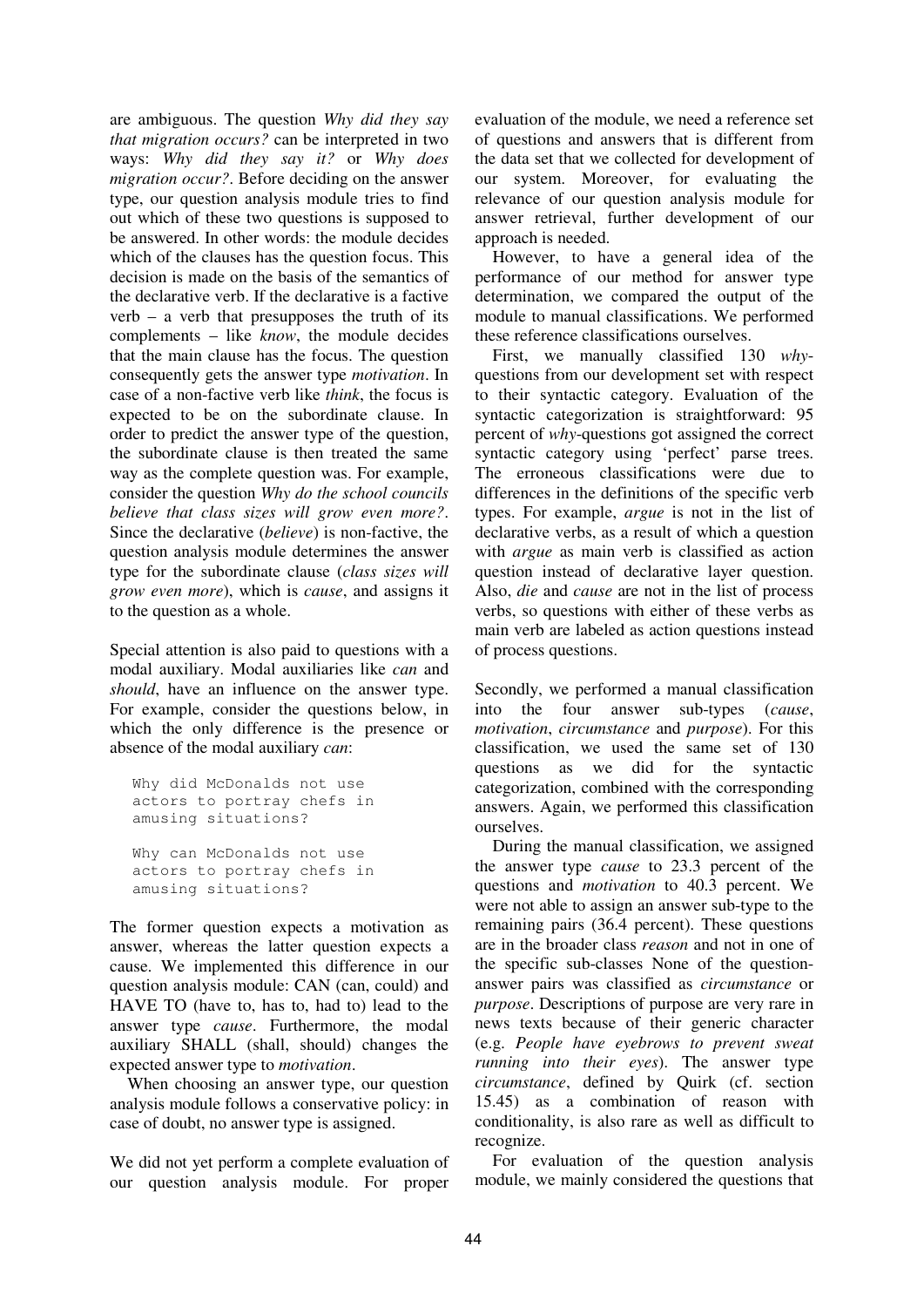did get assigned a sub-type (*motivation* or *cause*) in the manual classification. Our question analysis module succeeded in assigning the correct answer sub-type to 62.2 percent of these questions, the wrong sub-type to 2.4 percent, and no sub-type to the other 35.4 percent. The set of questions that did not get a sub-type from our question analysis module can be divided in four groups:

(a) Action questions for which the subject was incorrectly not marked as agentive (mostly because it was an agentive organization like *McDonald's*, or a proper noun that was not in WordNet's list of nouns denoting persons, like *Henk Draijen*);

(b) questions with an action verb as main verb but a non-agentive subject (e.g. *Why will restrictions on abortion damage women's health?*);

(c) passive questions, for which we have not yet developed an approach (e.g. *Why was the Supreme Court reopened?*);

(d) Monotransitive *have* questions. This category contains too few questions to formulate a general rule.

Group (a), which is by far the largest of these four (covering half of the questions without subtype), can be reduced by expanding the list of agentive nouns, especially with names of organizations. For groups (c) and (d), general rules may possibly be created in a later stage.

With this knowledge, we are confident that we can reduce the number of questions without subtype in the output of our question analysis module.

These first results predict that it is possible to reach a relatively high precision in answer type determination. (Only 2 percent of questions got assigned a wrong sub-type.) A high precision makes the question analysis output useful and reliable in the next steps of the question answering process. On the other hand, it seems difficult to get a high recall. In this test, only 62.2 percent of the questions that were assigned an answer type in the reference set, was assigned an answer type by the system – this is 39.6 percent of the total.

### **4 Conclusions and further research**

We created a data collection for research into *why*-questions and for development of a method for *why*-QA. The collection comprises a

sufficient amount of *why*-questions. For each question, the source document and one or two user-formulated answers are available in the data set. The resulting data set is of importance for our research as well as other research in the field of *why*-QA.

We developed a question analysis method for *why*-questions, based on syntactic categorization and answer type determination. In-depth evaluation of this module will be performed in a later stage, when the other parts of our QA approach have been developed, and a test set has been collected. We believe that the first test results, which show a high precision and low recall, are promising for future development of our method for *why*-QA.

We think that, just as for factoid-QA, answer type determination can play an important role in question analysis for *why*-questions. Therefore, Kupiec' suggestion that conventional question analysis techniques are not suitable for *why*-QA can be made more precise by saying that these methods may be useful for a (potentially small) subset of *why*-questions. The issue of recall, both for human and machine processing, needs further analysis.

In the near future, our work will focus on development of the next part of our approach for *why*-QA.

Until now we have focused on the first of four sub-tasks in QA, viz. (1) question analysis (2) retrieval of candidate paragraphs; (3) paragraph analysis and selection; and (4) answer generation. Of the remaining three sub-tasks, we will focus on paragraph analysis (3). In order to clarify the relevance of the paragraph analysis step, let us briefly discuss the QA-processes that follows question analysis.

The retrieval module, which comes directly after the question analysis module, uses the output of the question analysis module for finding candidate answer paragraphs (or documents). Paragraph retrieval can be straightforward: in existing approaches for factoid-QA, candidate paragraphs are selected based on keyword matching only. For the current research, we do not aim at creating our own paragraph selection technique.

More interesting than paragraph retrieval is the next step of QA: paragraph analysis. The paragraph analysis module tries to determine whether the candidate paragraphs contain potential answers. In case of *who*-questions, noun phrases denoting persons are potential